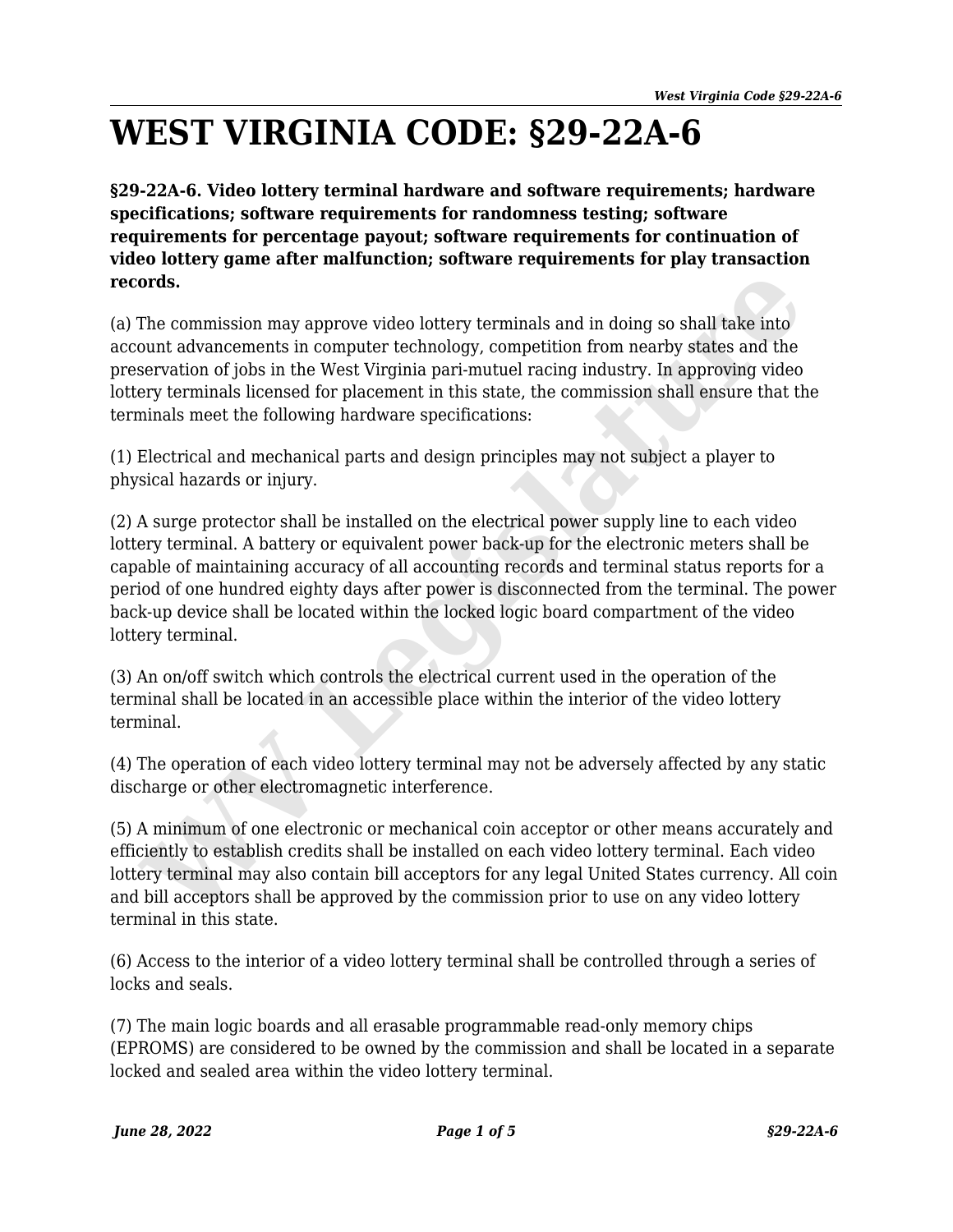(8) The cash compartment shall be located in a separate locked area within or attached to the video lottery terminal.

(9) No hardware switches, jumpers, wire posts or any other means of manipulation may be installed which alter the pay tables or payout percentages in the operation of a game. Hardware switches on a video lottery terminal to control the terminal's graphic routines, speed of play, sound and other purely cosmetic features may be approved by the commission.

(10) Each video lottery terminal shall contain a single printing mechanism capable of printing an original ticket and retaining an exact legible copy within the video lottery terminal or other means of capturing and retaining an electronic copy of the ticket data as approved by the commission: Provided, That such printing mechanism is optional on any video lottery terminal which is designed and equipped exclusively for coin or token payouts. The following information shall be recorded on the ticket when credits accrued on a video lottery terminal are redeemed for cash: mission.<br>Inission.<br>In Each video lottery terminal shall contain a single printing mechanism capable of<br>thing an original ticket and retaining an exact legible copy within the video lottery<br>ininal or other means of capturin

(i) The number of credits accrued;

(ii) Value of the credits in dollars and cents displayed in both numeric and written form;

(iii) Time of day and date;

(iv) Validation number; and

(v) Any other information required by the commission.

(11) A permanently installed and affixed identification plate shall appear on the exterior of each video lottery terminal and the following information shall be on the plate:

(i) Manufacturer of the video lottery terminal;

(ii) Serial number of the terminal; and

(iii) Model number of the terminal.

(12) The rules of play for each game shall be displayed on the video lottery terminal face or screen. The commission may reject any rules of play which are incomplete, confusing, misleading or inconsistent with game rules approved by the commission. For each video lottery game there shall be a display detailing the credits awarded for the occurrence of each possible winning combination of numbers or symbols. A video lottery terminal may allow the amounts of minimum and maximum wagers on a single game to be determined by licensee or permit holder in the exercise of its business judgment subject to the approval of the commission. All information required by this subdivision shall be displayed under glass or another transparent substance. No stickers or other removable devices shall be placed on the video lottery terminal screen or face without the prior approval of the commission.

*June 28, 2022 Page 2 of 5 §29-22A-6*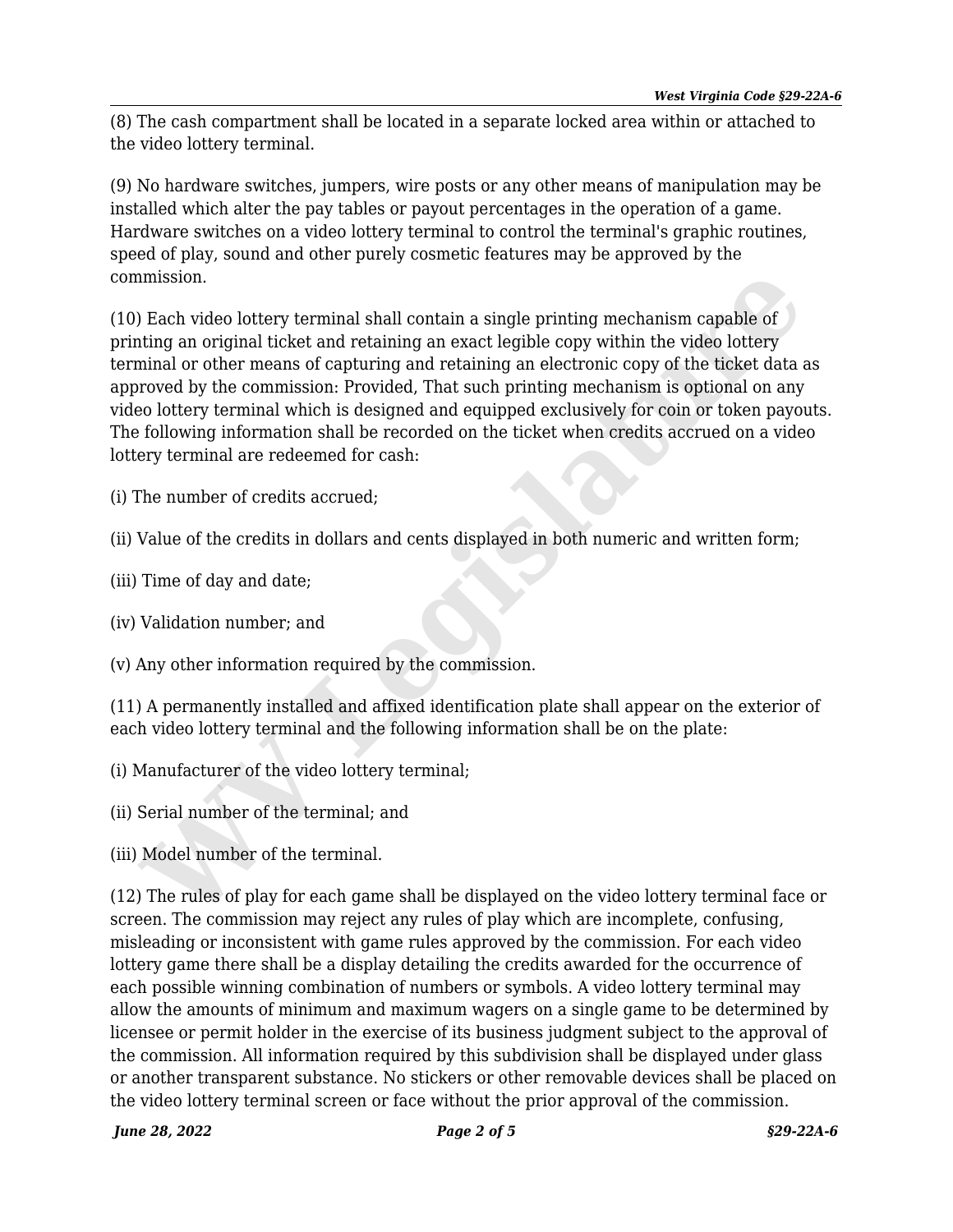(13) Communication equipment and devices shall be installed to enable each video lottery terminal to communicate with the commission's central computer system by use of a communications protocol provided by the commission to each permitted manufacturer, which protocol shall include information retrieval and terminal activation and disable programs, and the commission may require each licensed racetrack to pay the cost of a central site computer as a part of the licensing requirement.

(14) All video lottery terminals shall have a security system which temporarily disables the gaming function of the terminal while opened.

(b) Each video lottery terminal shall have a random number generator to determine randomly the occurrence of each specific symbol or number used in video lottery games. A selection process is random if it meets the following statistical criteria:

(1) Chi-square test. -- Each symbol or number shall satisfy the ninety-nine percent confidence level using the standard chi-square statistical analysis of the difference between the expected result and the observed result.

(2) Runs test. -- Each symbol or number may not produce a significant statistic with regard to producing patterns of occurrences. Each symbol or number is random if it meets the ninety-nine percent confidence level with regard to the runs test for the existence of recurring patterns within a set of data. ) All video lottery terminals shall have a security system which temporarily disables thing function of the terminal shall have a security system which temporarily disables thing flacto video lottery terminal shall have a

(3) Correlation test. -- Each pair of symbols or numbers is random if it meets the ninety-nine percent confidence level using standard correlation analysis to determine whether each symbol or number is independently chosen without regard to another symbol or number within a single game play.

(4) Serial correlation test. -- Each symbol or number is random if it meets the ninety-nine percent confidence level using standard serial correlation analysis to determine whether each symbol or number is independently chosen without reference to the same symbol or number in a previous game.

(c) Each video lottery terminal shall meet the following maximum and minimum theoretical percentage payout during the expected lifetime of the terminal:

(1) Video lottery games shall pay out no less than eighty percent and no more than ninetyfive percent of the amount wagered. The theoretical payout percentage will be determined using standard methods of probability theory.

(2) Manufacturers must file a request and receive approval from the commission prior to manufacturing for placement in this state video lottery terminals programmed for a payout greater than ninety-two percent of the amount wagered. Commission approval shall be obtained prior to applying for testing of the high payout terminals.

*June 28, 2022 Page 3 of 5 §29-22A-6* (3) Each terminal shall have a probability greater than one in seventeen million of obtaining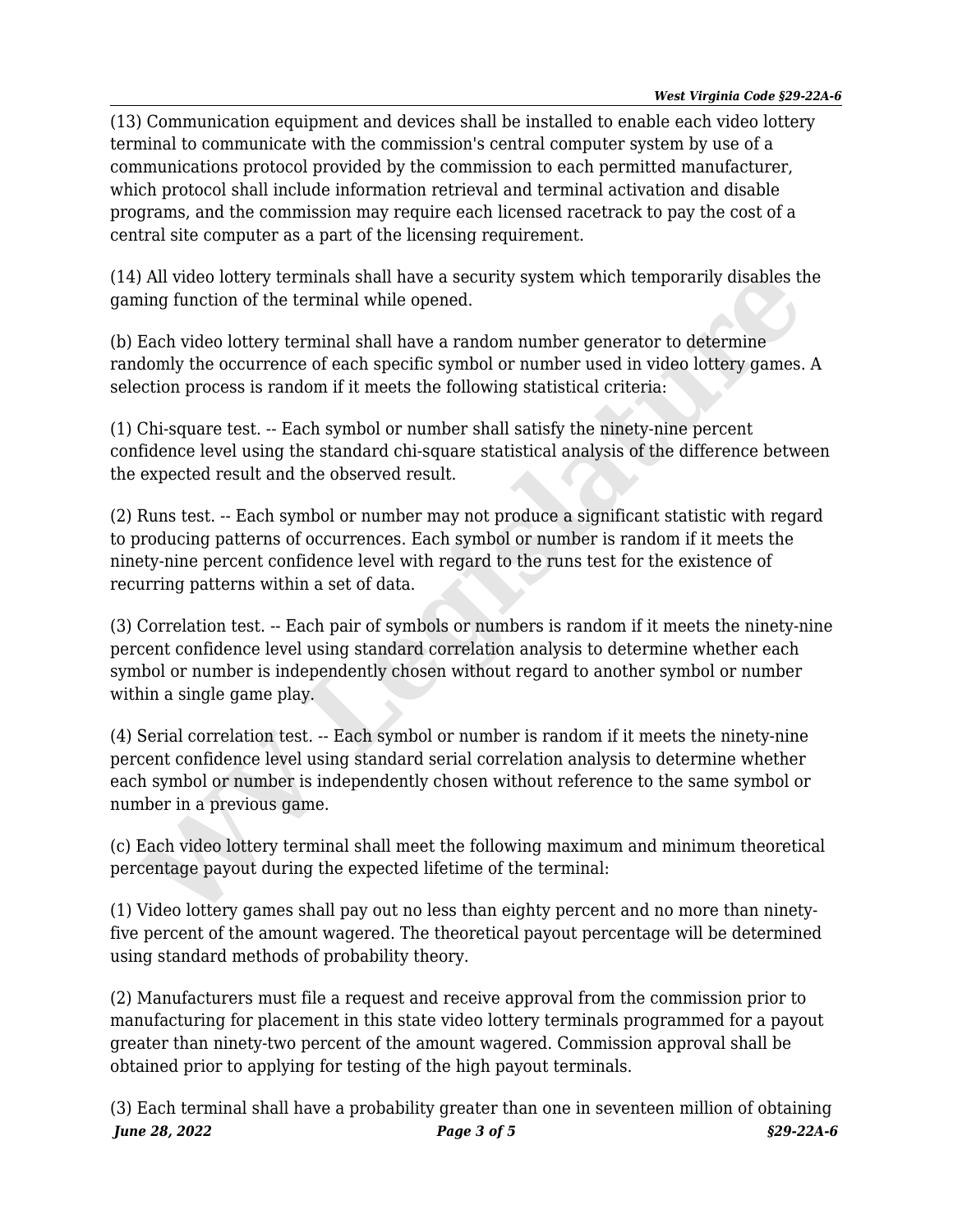the maximum payout for each play.

(d) Each video lottery terminal shall be capable of continuing the current game with all current game features after a video lottery terminal malfunction is cleared. If a video lottery terminal is rendered totally inoperable during game play, the current wager and all credits appearing on the video lottery terminal screen prior to the malfunction shall be returned to the player.

(e) Each video lottery terminal shall at all times maintain electronic accounting regardless of whether the terminal is being supplied with electrical power. Each meter shall be capable of maintaining a total of no less than eight digits in length for each type of data required. The electronic meters shall record the following information: Each video lottery terminal shall at all times maintain electronic accounting regardles<br>ther the terminal is being supplied with electrical power. Each meter shall be capabl<br>traning a total of no lass than eight digits in

(1) Number of coins inserted by players or the coin equivalent if a bill acceptor is being used or tokens or vouchers are used;

(2) Number of credits wagered;

(3) Number of total credits, coins and tokens won;

(4) Number of credits paid out by a printed ticket;

(5) Number of coins or tokens won, if applicable;

(6) Number of times the logic area was accessed;

(7) Number of times the cash door was accessed;

(8) Number of credits wagered in the current game;

(9) Number of credits won in the last complete video lottery game; and

(10) Number of cumulative credits representing money inserted by a player and credits for video lottery games won but not collected.

(f) No video lottery terminal may have any mechanism which allows the electronic accounting meters to clear automatically. Electronic accounting meters may not be cleared without the prior approval of the commission. Both before and after any electronic accounting meter is cleared, all meter readings shall be recorded in the presence of a commission employee.

(g) The primary responsibility for the control and regulation of any video lottery games and video lottery terminals operated pursuant to this article rests with the commission.

(h) The commission shall, directly or through a contract with a third-party vendor other than the video lottery licensee, maintain a central site system of monitoring the lottery terminals